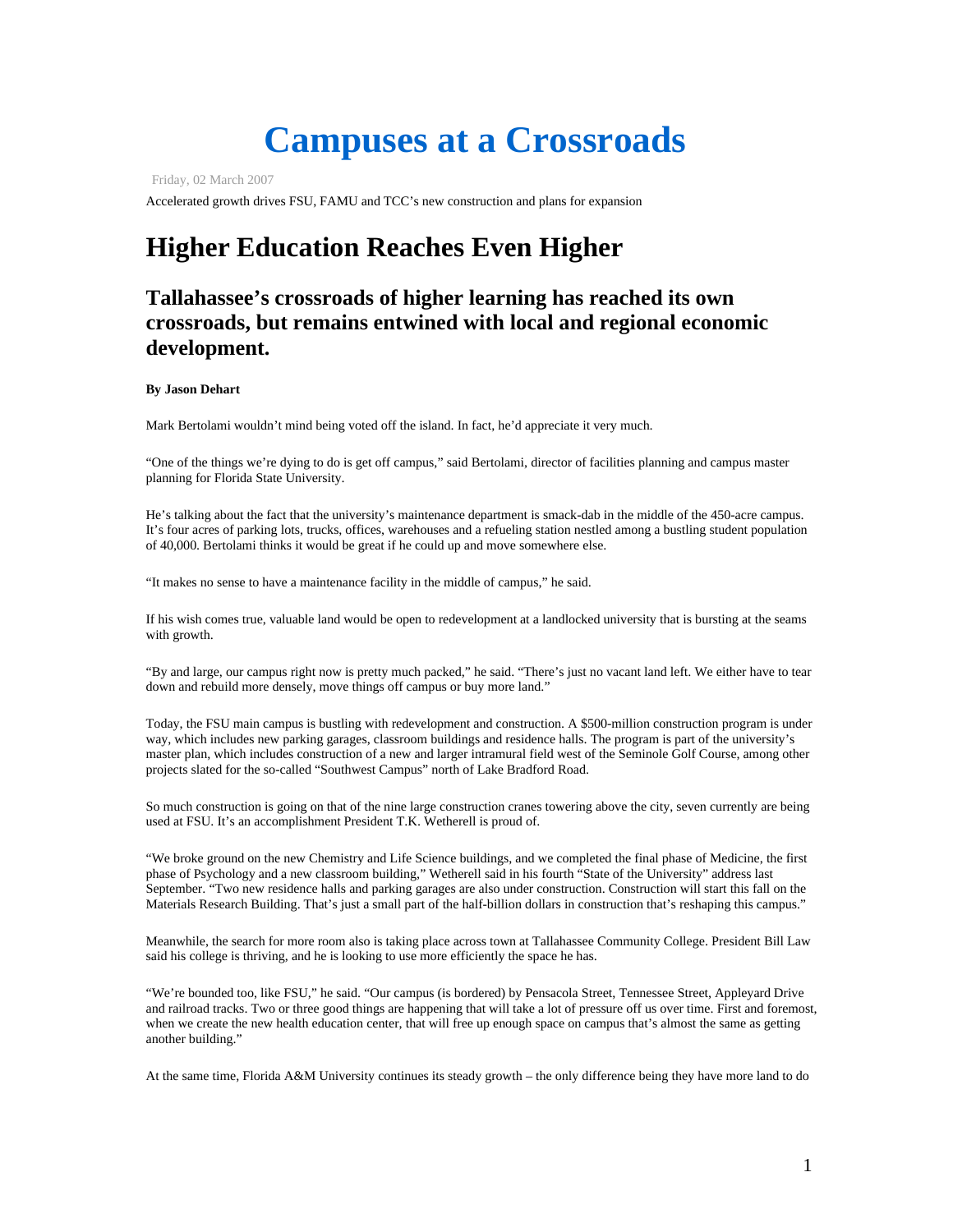#### it in.

"FAMU has got plenty of property to grow on," said Tallahassee Mayor John Marks, whose parents went to FAMU. "Toward Orange Avenue, they've got I don't know how much of that land, but they chose – which I think was not a bad idea – to grow toward town. But I think they're growing toward Orange Avenue because they're finding the center of town is getting larger. So now, they're going to put a new development and research school out toward Orange Avenue. They just put a huge fitness facility across Osceola going toward Orange. They're going to begin to use that, and they've got some dormitories out there, so I think FAMU has land to expand on."

#### **The Epitome of 'Smart Growth'**

Ask TCC President Bill Law, and he'll say his public-safety and health-care college is healthy in a variety of ways.

"We have been by far the fastest-growing college in Florida for the two previous years," he said, although this year's enrollment appeared to be leveling out with a population increase of 1.5 percent. "We're not exactly sure what's causing it to plane over; we know that community colleges are still subject to the sort of counter-cyclical economic trends. When people can work, they tend to stop out of school or take fewer courses. And we know that the unemployment rate is very low. So that's part of it."

Meanwhile, the academic growth at FSU has increased in strength. And that is essential, given that Florida's 11 public fouryear universities have a mandate from new Florida Gov. Charlie Crist.

"During Gov. Crist's inaugural message, he said Florida can't be an economic leader unless every child receives a world-class education, and that includes colleges," said Lee Hinkle, vice president for university relations at FSU. "Our job is to make sure that they get a great education. He is pointing out that our colleges and universities are national leaders, and we are poised to be an economic leader."

While FSU's infrastructure continues to grow, the academic offerings for its approximately 40,000 students are expanding as well. Students in 16 colleges can choose from more than 300 degree programs, with many – including physics, chemistry, oceanography, statistics, ecology and evolutionary biology, meteorology, political science, psychology, sociology, criminology, information, creative writing, public policy, business, law and the arts – consistently ranking among the top 25 in the nation.

Leveraging all of these strengths with significant new investments in research and graduate education, FSU also has launched an ambitious initiative, "Pathways of Excellence," to place the university alongside the most academically elite institutions in the nation.

As Wetherell explained it in his 2006 address, "Pathways of Excellence" is a five-year plan to hire 200 senior faculty members in interdisciplinary clusters of five to eight people based on an academic theme or research area.

"We committed ourselves to the specific plan of becoming one of the top research and graduate education institutions in the United States," Wetherell said. "Many of those new faculty members will be national and international leaders in their field. That's going to build our faculty ranks by nearly 20 percent over today.

"No other university is saying to current faculty, 'We're going to hire hundreds of top-notch faculty members in the next five years – and who they are and what they teach is up to you,'" he said. "You come up with the ideas for broad, interdisciplinary approaches. You decide what the clusters and academic themes should be. You nominate the hires. You evaluate them. And central administration will provide \$100 million to pay for it – with no cost sharing by your college."

It's an approach that is creating a buzz around the country. A recent report from Harvard recommends a "Pathways"-type approach for the Ivy League school.

"That great university has examined its academic and hiring practices and realized they were coming up short," Wetherell said. "They want to cut through barriers. They need to look at Florida State. We're already at work doing what they're just now proposing."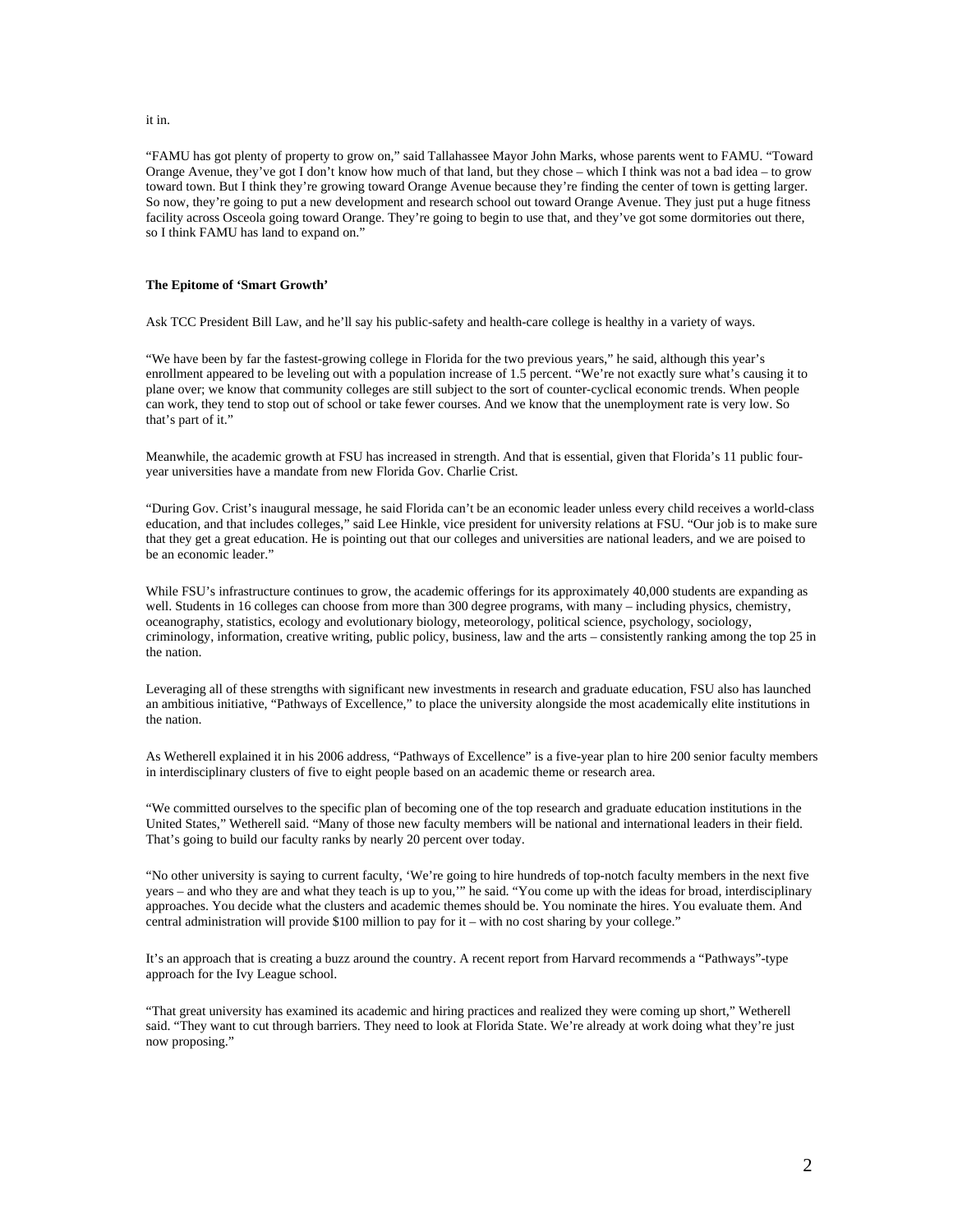#### **The Economics of Higher Learning**

Julie Harrington, director of FSU's Center for Economic Forecasting and Analysis, FSU Vice President Hinkle and TCC President Bill Law – who also is chairman of the Tallahassee/Leon County Economic Development Council – are quick to point out the various ways the three universities contribute to the local economy and the community at large.

"You take away the universities, you take away a lot of high-wage jobs, and high-wage jobs produce people who buy consumer goods like refrigerators, higher-end cars and furniture," Hinkle said. "They go out to dinner, they take in cultural events, and those things would be gone if you didn't have the universities and the community college here."

In the case of TCC, that contribution is a little more evident in the daily lives of thousands of Tallahassee residents.

"Heaven forbid you should get in a car accident on the way home today, but if you do, you will likely have five or six TCC graduates serve you before you get to the first baccalaureate or more, trained person," Law said. "The police (officer) who responds is going to be a TCC grad, the EMT who takes you to the hospital is going to be a TCC grad, the people in radiology who take a picture of your fractured leg are TCC grads, the nurse at the back door where they drop you off is going to be a TCC grad, and then there will be a doctor who will diagnose you.

"I'm only making up an anecdote, but it's darn near true," Law said. "Think about it. That's what we're doing every darn day – turning out people to do just that. And I'm delighted with that. Nobody asked us to train doctors, but they did ask us to train well-trained policemen, well-trained EMTs, well-trained nurses, well-trained radiologist technicians, and we're doing a good job. Eighty percent of the jobs in health care are below the baccalaureate level. So that's why we put such a premium on this, because our community needs it."

The universities provide jobs in other ways. FSU's booming construction utilizes many local contractors, Hinkle said.

"If you look at the construction on the FSU campus, you don't see construction like that anyplace else in Leon County," she said. "That is employing a lot of people who do everything from architectural, engineering, interior design, plumbing, electrical . . . all kinds of jobs. Look in the phone book at all the trades. They're all doing business with FSU."

Harrington said FSU contributes significantly to the local – and state – economies, in terms of work force training and dollars generated.

"FSU provides analytical and leadership skills to the work forces of both the public and private sectors," she said. "The primary benefit the private sector receives from FSU is enhanced worker productivity. Employers report that college graduates have better communication skills and are better able to use technology. This leads to higher worker productivity, higher firm profit, and in turn, higher salaries for workers."

Harrington said that in 2004, Professor Mark Bonn of the FSU College of Business conducted an economic impact study to find out how the university was putting bread on the table. He found out that more than 873,000 visitors came to FSU in 2004, and those visitors spent \$252 million in Tallahassee. In addition, \$196 million in wages was generated, 13,251 jobs were supported, and more than \$18.2 million in hotel/motel room revenue was counted.

In addition, FSU is perhaps the largest utility customer in Tallahassee, Harrington said. In 2004, the university paid the city \$17.2 million in electricity fees. In all, 30 percent of city electric service revenue is generated by FSU, FAMU and TCC.

Meanwhile, FSU's research and development programs are well known for being strong economic engines with wide-ranging impact. For the first time, FSU enrolled more than 40,000 students during the Fall 2006 semester, and its operating budget has grown to more than \$1 billion. FSU faculty also brought in a record \$190 million in research grants during the 2005-2006 academic year, and the National High Magnetic Field Laboratory recently received an \$11.7-million grant to build the world's next-generation research magnets.

"FSU generates income and spending, such as research grants and awards, net of state general revenue and Lottery funds that would not otherwise occur," Harrington said. "This research activity, often done in cooperation with the private sector, leads to the development of new technologies and products that generate discoveries and spin off entire new industries, employment and income."

One of the best examples of this is Taxol, a cancer-fighting drug synthesized by FSU scientists in 1993 after 22 years of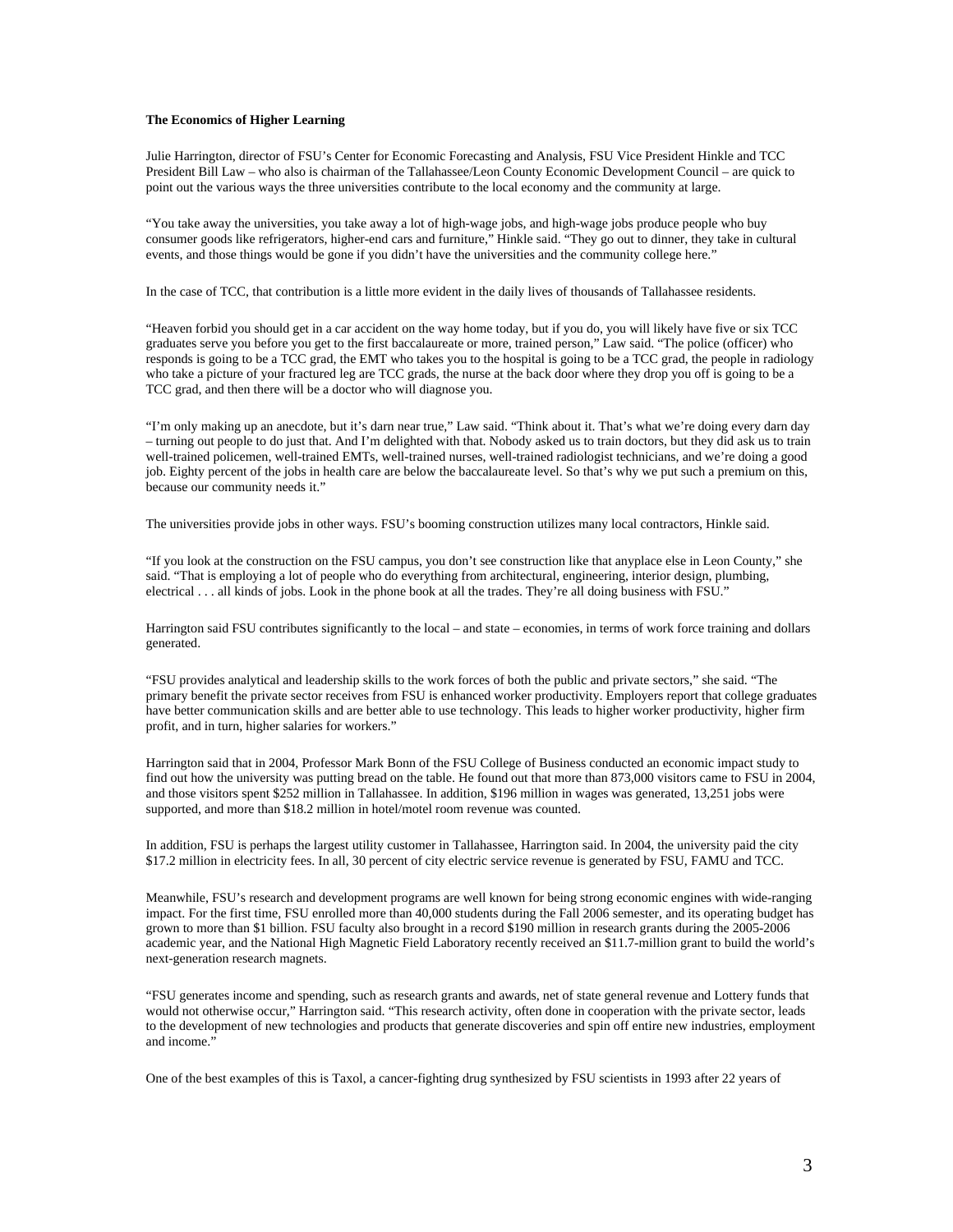#### painstaking research and development.

"FSU's license for producing Taxol was one of the largest licenses ever held by a university," Harrington said. "To date, Taxol revenue has topped \$200 million."

#### **Isn't It Ironic . . .**

While the universities are booming, and the city is doing well from having them here, their presence hasn't exactly drawn big private-sector industries. Mayor Marks said historically, there hasn't been a need to attract these kinds of businesses because the local economy was, and is, driven by the universities, along with state government.

"There was no real need, because we were fully employed, highly educated, and we had state government along with the universities to drive the economy," Marks said. "And as long as we had those, there was no need to actively recruit or actively seek private-sector business. Or if we did, we would only attempt to get those businesses that we really, truly wanted in this community. And we were able to be choosy and picky about the kinds of private-sector businesses in this community, whereas other communities might not be as selective."

However, there's a big drawback to that philosophy.

"I think we are at a significant disadvantage because we don't have a major or a large or a significant private-sector presence in our community," Marks said.

When former Gov. Jeb Bush sought to downsize and privatize some state government jobs, Marks said it demonstrated the need for greater economic diversity in Tallahassee.

"Now, to those government workers who may have lost their jobs as a result, that was not a good sign, but to those of us who believe that we needed to recruit, or encourage private-sector businesses, that was a wake-up call, in my opinion," he said. "With that in mind, we'd better start looking at the private sector to drive our economy. Or to be a significant (driver). Government will always be the primary driver, and the universities will always be a significant driver in our economy, but we had better start diversifying our economy and recruiting businesses – and we have done that."

#### **Turbocor and Torrey Pines**

Working together, the city and the universities – along with the Tallahassee Chamber of Commerce and the Tallahassee/Leon County Economic Development Council – recently scored a big win in attracting big business, and one very narrow loss.

"Turbocor is one of our great successes of the last year," said TCC President and Economic Development Council Chairman Law.

"I think that the opportunity that we had with Danfoss Turbocor and the Torrey Pines opportunity last fall really awakened the city and county to the fact that they need to do a better job of working with the Chamber of Commerce and working with the Economic Development Council and the universities to prepare for these kinds of opportunities," said FSU Vice President Hinkle.

Danfoss Turbocor, formerly of Montreal, manufactures high-tech compressors for heating, ventilation and air conditioning units. Luring them to Tallahassee took a lot of work over a short period of time, Law said. A building had to be financed and constructed, and a new training program had to be established locally to prepare new employees for work. The latter was TCC's job.

"Literally a year ago, we sat and cemented the deal," he said. "But TCC took a vacant position and said, 'We will designate this position as a point of contact to design and implement all the necessary training, working with Turbocor's HR and training division.' We didn't know that much for an area we knew nothing about – high-end manufacturing. But we put together this training group, and they are up and running today as we speak."

That kind of initiative-taking helped bring Danfoss Turbocor here, Law said.

"I've got a position that's working to design and implement the training in support of Turbocor locating in this community,"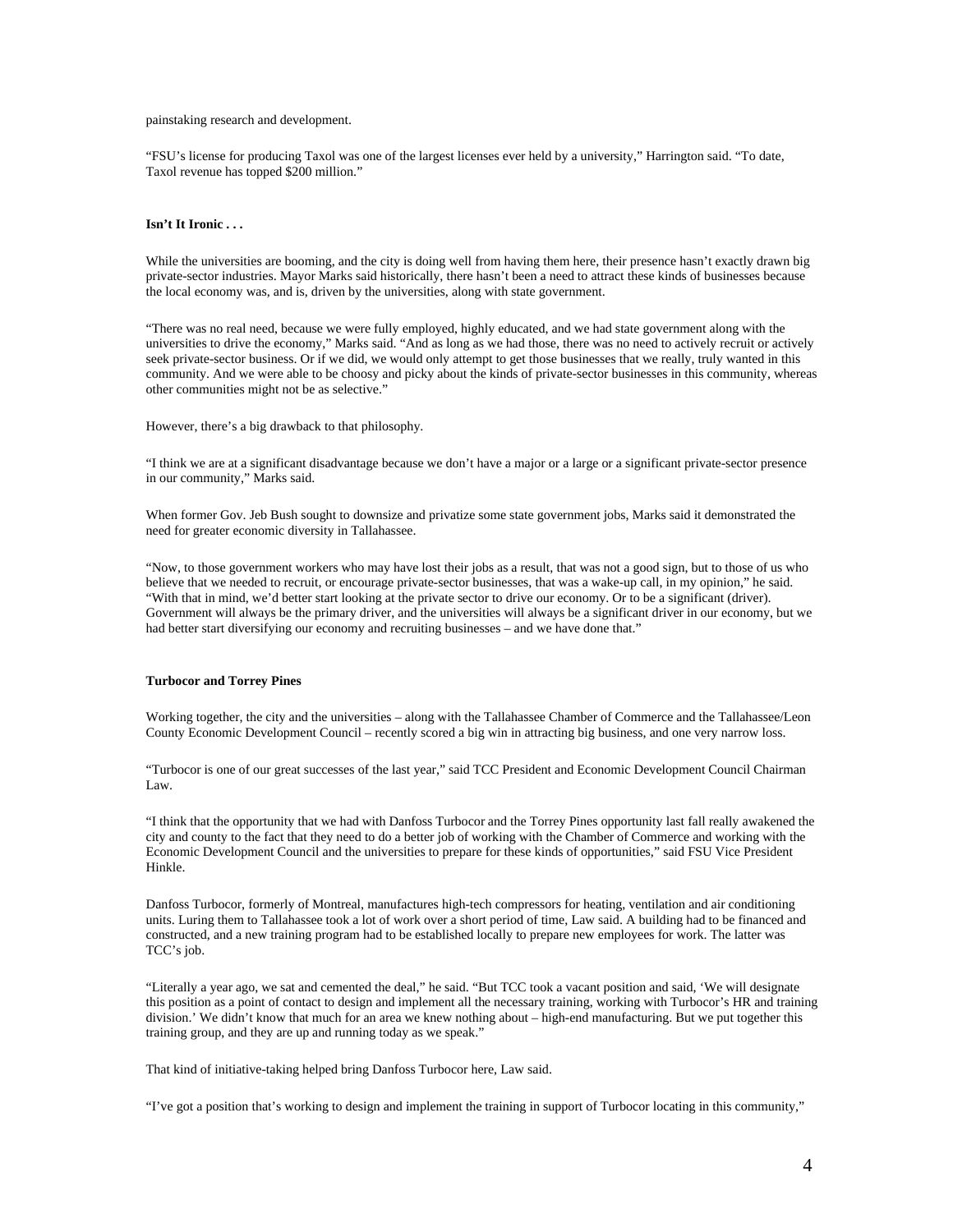he said. "Not an earth-shaking commitment, but not an inconsequential commitment at the same time. We're working very, very closely with the city in a lot of areas to do with economic development. We have as many as 500 manufacturing jobs coming over the horizon in the Tallahassee area over the next couple of years.

"The nice part is, once you get to that level, you can attract more to come in because you have a training infrastructure in place so the next company knows it can get trained workers," Law said. "The good part is we are growing from within – (precisionparts manufacturer) Global CNC is a group that developed in support of Turbocor. (Military-electronics manufacturer) General Dynamics, we're making a big pitch for a big expansion of what they do, and Benedict Engineering locally has some things coming over the horizon that could lead to additional manufacturing."

Marks said the key to this success is each party in the relationship knowing their individual roles and calling out for help when necessary.

"Chambers (of commerce) and EDCs go out there and find the kinds of businesses that might be interested in this community," he said. "Government's responsibility should be to provide infrastructure, circumstances and conditions for those businesses to come to this community, and to survive, thrive and grow in this community. We should make sure there is a good police department, fire department, drainage, schools, airport, cultural activities, parks and recreation. That's what we do, and we do a damn good job of it."

Early on, though, Marks said it seemed that the roles were blurring slightly.

"The Chamber was trying to do some of that stuff I do and I was trying to do some of the stuff that the Chamber was doing," he said. "And I said, 'Wait a minute, you do your job well, let me do my job well, and if I need your assistance I will call upon you and if you need me, call me.' And that's exactly what happened with Turbocor. The Chamber went out, and the EDC, and they found Turbocor. And then they came to me and said, 'Mr. Mayor, we need you to fly to Montreal so you can convince these people that Tallahassee is where they need to relocate.' The Chamber can't do that, but I can. And that's what I did. Lo and behold, we got Turbocor."

However, the city is learning that a great partnership with the universities and development councils only goes so far. Case in point: the recent failure to lure the Torrey Pines Institute for Molecular Studies, an innovative leader in biomedical science.

"Torrey Pines would have been fabulous for us," Marks said. "The same thing happened with Torrey Pines, but we missed Torrey Pines on another issue. We didn't have enough money in the pot. St. Lucie offered them more money, which we were not capable of doing."

Hinkle said it was "really tough" for FSU to lose Torrey Pines.

"They were doing work that would have blended so well with so many of our programs on campus," she said. "It would have benefited us and it would have benefited them as well so it was a good synergistic move. And the truth of the matter is, St. Lucie didn't have nearly the educational component that we had but we weren't able to come up with the money."

Law said it was "fun" to watch the universities and the city negotiate with Torrey Pines.

"From my EDC perspective, when we were negotiating to try and get Torrey Pines to locate here . . . it was exciting for me to see the intersection of us trying to bring high-quality jobs to town and . . . FSU's strategic plan," he said. "That was the part that was an eye-opener. They have 'Pathways of Excellence,' and they got a new game plan: 'We're going to hire clusters of the world's best.' To try and get centers that create where the whole is greater than the sum of its parts. And when I saw them and the Torrey Pines people talking, I saw the intersection of that.

"In the end, we didn't have enough money on the table," Law said. "But the idea is, a lot of people in the community saw what we could do when we got to everybody's strengths rather than arguing about who's paying for the police on game day. Both the city and county worked really hard to try and make that deal work. I was stunned by the sophistication of FSU's thinking and how much they were willing to put into the deal."

"FSU put a huge amount of money on the table," Hinkle said. "We were able to guarantee (Torrey Pines) several million dollars in funding for additional faculty. We were also able to provide them with some space near the magnet lab where they might be able to develop some cooperative working relationships. But we sort of went out on a limb and put some money in place that was going to make it a stretch for us.

"We get money from the state, and that is earmarked for particular purposes – either construction or buildings or utilities or pay for faculty members," she said. "They don't just send us over a big pot of money and say, 'Here's an extra few million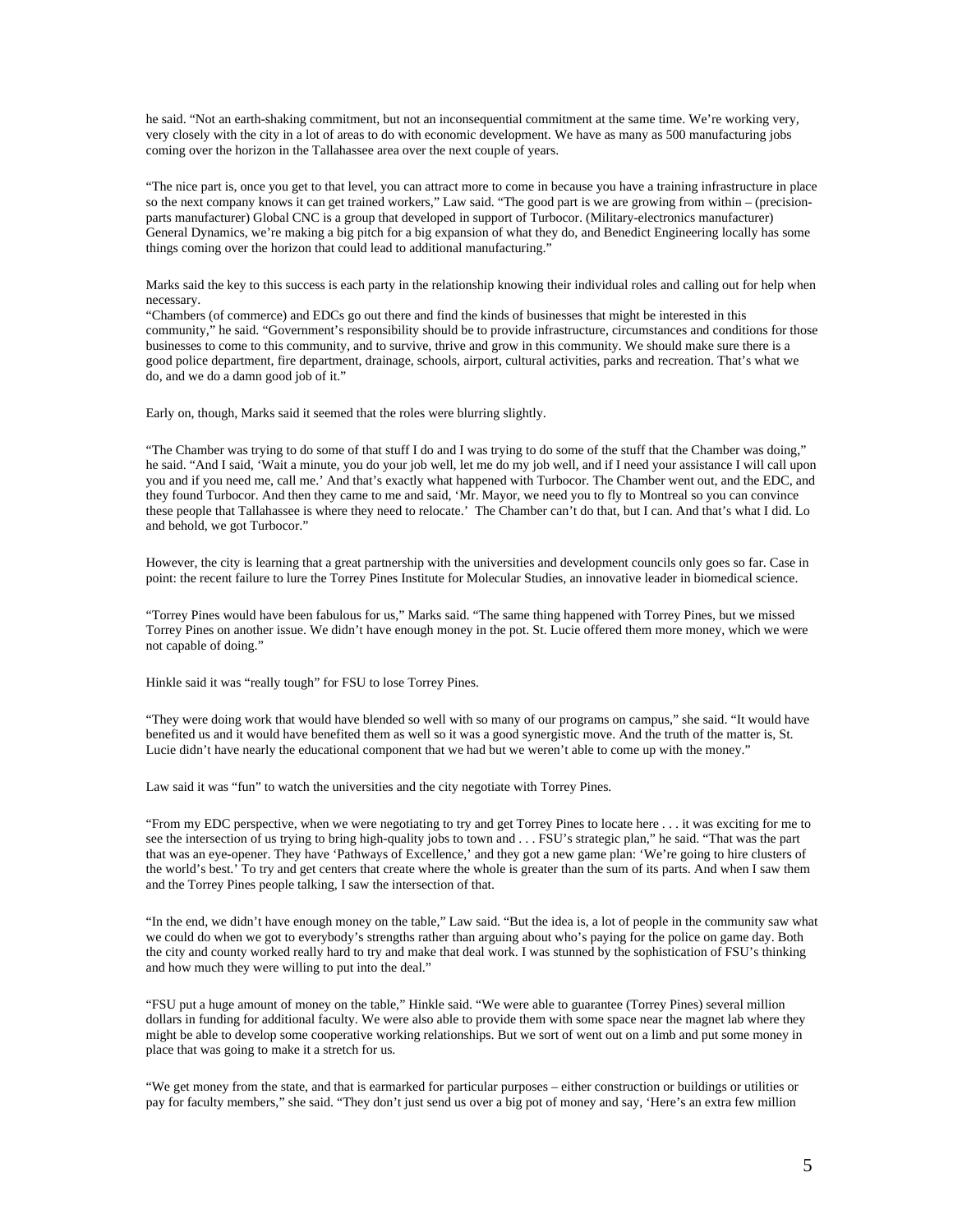dollars, do with it what you want.' "

So what conclusion was drawn from that experience?

"We need some private investment in our community. It can be done," Law said. "We have to find other ways to bring private money into that nexus of university-city-county-EDC. If we'd seen some additional private dollars, then we would have been successful on that venture. But we don't have a huge private sector – we don't have a Harris Corporation, or Grumman or Martin Marietta or those kinds of things . . . It's not like we don't have anything, we just ran out of time, started late. But that's one of the things we came away with: We can't do it all with government dollars. There won't be enough for the blockbuster projects."

Marks said Law is absolutely correct.

"But also part of that is we have got to have the correct mindset and we are on a learning curve on how to recruit privatesector businesses, because we've never had to do it before," he said. "We have got to build the resources to do that. We never did it before, and we're learning. Are we completely prepared? No. But we are a heck of a lot better prepared than we were before."

Part of those preparations may call for setting up a special fund that can be activated when necessary, Hinkle said.

"What the Chamber has been preaching – and I'm a big advocate of the kinds of things the Chamber is doing – they've been advocating putting a fund in place so that when you have these opportunities, you don't have to scurry around trying to find crumbs to throw to these folks," she said. "We need to have a fund in place, both cash and an opportunity to do some expedited permitting and things like that, so when you get an opportunity you don't have to go begging the city or the county to help you woo a strong economic development opportunity to town."

However, there always will be a role for elected officials to play. Hinkle said there needs to be a greater willingness on the part of elected leaders to push for economic development.

"We have people on the current County Commission who we think are more willing to work together to promote economic development," she said. "That should make the process more effective."

## **Big Changes in Store**

### **New classrooms, new housing, new athletic fields and a new health education center are coming to a campus near you.**

#### **By Jason Dehart**

In the near future, dirt will be moved on the latest Tallahassee Community College endeavor – a state-of-the-art health education facility to teach a new generation of local nurses, EMTs and other health care professionals.

The new center is but one of the many projects going on right now in the Education Corridor.

#### **Ghazvini Health Education Center**

Although still on the drawing board, the new Ghazvini Health Education Center will be located across town from TCC's main campus, near the employee parking of Tallahassee Memorial Hospital.

"The No. 1 priority for facilities continues to be the creation of our new health education center," said Bill Law, president of TCC. "It will be a teaching facility . . . we're designing nursing labs, respiratory labs, these sorts of things."

A generous land gift from the Ghazvini family, prominent local developers, will be leveraged into cash to pay for the back-end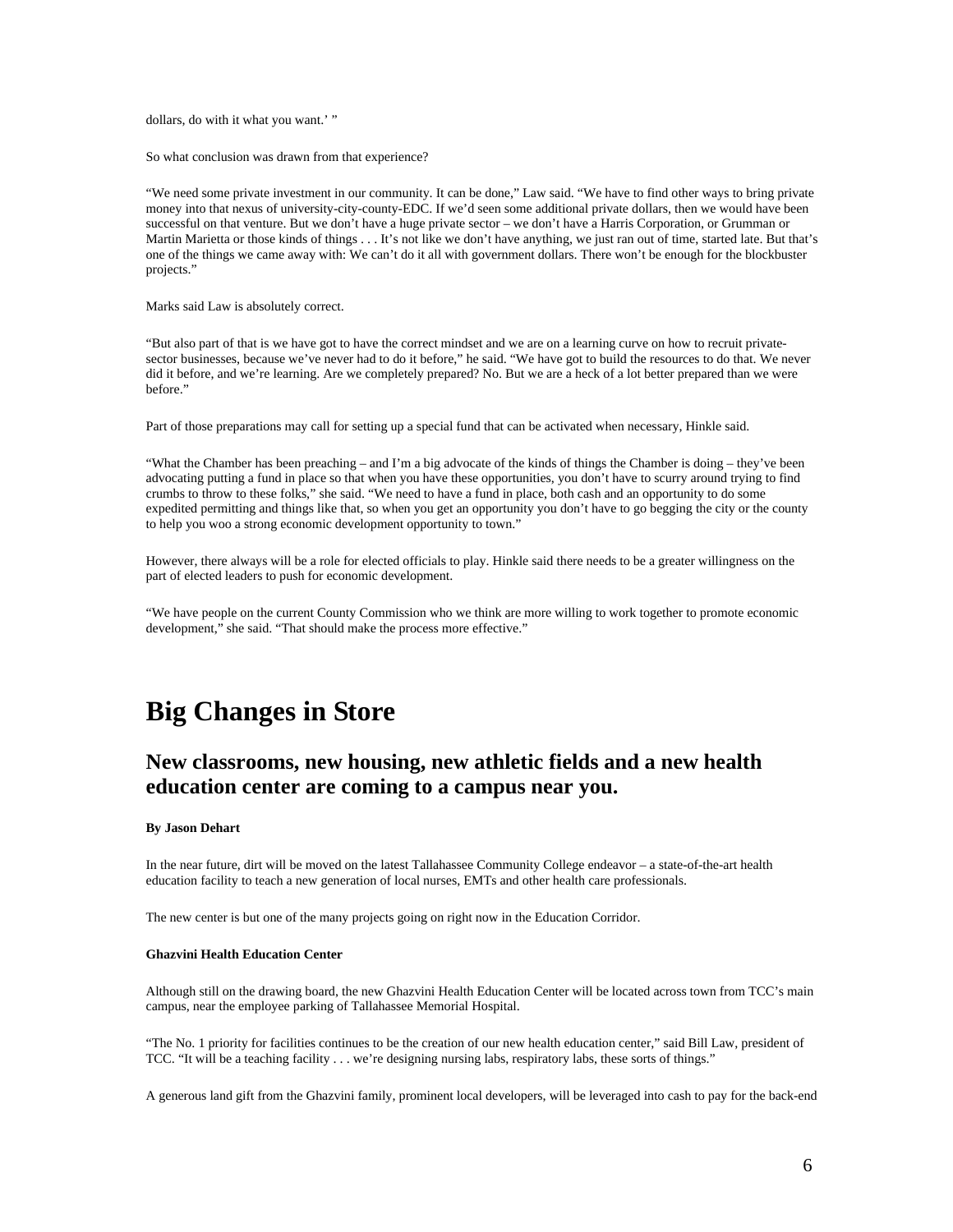costs of the new center, Law said.

"They gave us parcels, valued and appraised at \$2 million, that they own in the community that are not contiguous – land they had acquired at different times," he said. "But they identified a number of parcels that were then donated to the college with the understanding that we'd hold them and at some future date sell them. That will generate cash, and that cash is eligible to be matched by the Legislature. So our plan is to . . . use this money at the end of the construction process to make sure we have the state-of-the-art equipment and any last-minute issues that come up as far as construction.

"So we'll have \$4 million flow into the project in the final stages, which will allow us – in fact, my fondest hope is that when it's all said and done – we can create some kind of endowment that allows us every year to have money coming in to help buy state-of-the-art equipment."

Naturally, with such a donation, it was easy to come up with a name for the new facility, Law said.

"We already have a name for it: the Ghazvini Health Education Center."

#### **FSU's Big Projects**

FSU currently is in the middle of an ambitious, half-billion-dollar construction program on the main campus. New buildings include a \$53.9-million Chemistry Building; an 88,000-square-foot, \$22.6-million classroom building; a \$17.8-million Materials Research Building next to Innovation Park; a 981-car, \$12.7-million parking garage on the corner of Call and Macomb Streets; a Psychology Building on Call Street; and a new, \$12.8-million Student Success Center next to the Student Life Building.

One other important project is the new Marine Science Research and Training Center – essentially a swimming pool complex – to be located in the university's "Southwest Campus" landholdings west of the Seminole Golf Course. This facility replaces the old pool that existed for many years on campus. FSU President T.K. Wetherell decided to move the pool off campus to make more classroom space.

"He made the tough decision," said Mark Bertolami, director of facilities planning and campus master planning. "He recognized the value of the land for something other than a pool. Now we're building a new classroom building there; a classroom building is more important."

Another facility moving off campus is the intramural fields, which also are relocating to the Southwest Campus.

"Campus Rec came to us and said, 'We want to move off campus,'" Bertolami said. "So we have chosen to assign a piece of land that's 115 acres, west of the golf club. It's going from four fields to 20 fields and is fully funded by the students themselves."

In addition, the old DeGraff Hall dormitory, built in the 1950s and accommodating 150 students, was demolished. It makes way for a new residence hall, now under construction, that will accommodate 706 students in double-occupancy, suite-style rooms. The cost of that project is \$36 million. Another new two-building residence complex, Wildwood Hall, will provide an additional 706 beds. Expected to open in August, the dorm is located at the corner of Wildwood Drive and Jefferson Street. Landis Hall and the Johnston Building also are being renovated.

"We have been renovating our oldest buildings over the past 15 years," said Rita Moser, director of student housing.

#### **Off-Campus Housing Growing**

With 60,000 students attending both universities and TCC, living space is a precious commodity in Tallahassee. One company, Student Housing Solutions, is working to increase housing opportunities by adding two new townhome-style condominiums to its current listings.

"I think housing is necessary, and more and more students are wanting to live off campus," said David Marshall of SHS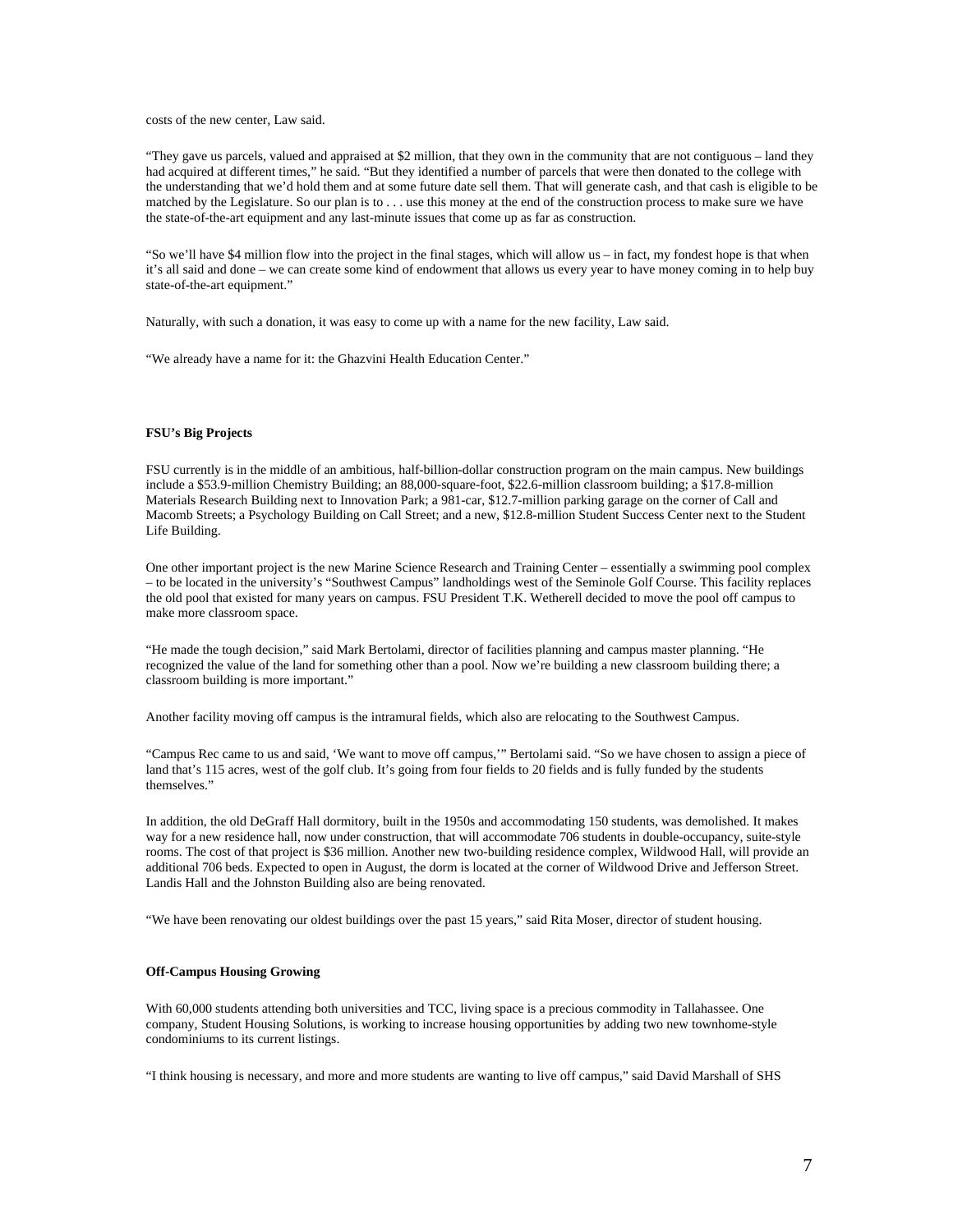Realty, Student Housing Solution's in-house real estate company.

Baldwin Park is an 82-unit condominium complex located at Jackson Bluff and Capital Circle Northwest, just five minutes from FSU.

"That's under construction, and units will be available in fall 2007," Marshall said.

Another townhome-style condo project SHS is working on is Timber Ridge, which also is five minutes from FSU.

Why should students buy instead of rent?

"They can enjoy some appreciation, the money goes toward home ownership, and there are tax benefits," Marshall said.

Student Housing Solutions has been in business since the 1990s.

#### **College Avenue Facelift**

There's no question that College Avenue needs some sprucing up. It used to be FSU's de facto frat row, but in recent years the street has gained a reputation for being a gritty, dirty place. And that's not a good situation to be in for a corridor that links downtown Tallahassee with Westcott Hall, the iconic and symbolic entryway to FSU.

"There are a lot of problems with College Avenue, and they are mainly aesthetic," said FSU's Bertolami. "It's better now than two years ago – you'd find yourself hopscotching around broken bottles and garbage cans and cars parked illegally. A fairly unpleasant and difficult avenue to walk.

"Obviously there were some frats there, more than now, and they were responsible for some of (the mess)," he said. "We had some absentee landowners who did nothing, and basically College Avenue was in some serious disrepair."

But that's changing. The city is in the early phases of designing a revitalization scheme for College Avenue. Mayor John Marks said the city and FSU are on the same page about the importance of such a project.

"That has been a pet project of both mine and (FSU President T.K.) Wetherell's," Marks said. "Dr. Wetherell wants to do it, but I agree with him wholeheartedly that it is an actual, physical corridor that can connect the university with the town, and we need to do some things to make that happen."

One of the first simple things the city did for its part was to eliminate all parking on the street.

"That was by design, to influence and encourage more activities between FSU and downtown, to encourage people to walk that corridor and utilize that corridor," Marks said. "The second part of that is we're going to have to look at those who own properties along College Avenue . . . We may have to encourage them in some fashion, whether through government incentives or through private-sector incentives, I don't know, to do something with the buildings (there)."

One landowner in particular said he has been ready for years to move forward with improvements. Prominent Realtor Chip Hartung said he and a business partner bought an old fraternity house with a plan to eventually build townhouses or a condo there.

"Our site was about three-quarters of an acre," he said. "Shortly after we bought it, we met the owner of the adjacent parcel, and collectively we determined that by assembling our parcels, we could do a much nicer project. These parcels contained very old houses and dilapidated frat houses. All three of us are FSU grads, and all three believe that College Avenue itself was in deplorable condition. … We felt like before we could improve our property, FSU and the city needed to make a commitment to improving College Avenue."

Hartung said he learned that Wetherell was of the same opinion.

"He took it upon himself to clean up the section between Westcott (which is on Copeland Street) and Macomb, where he took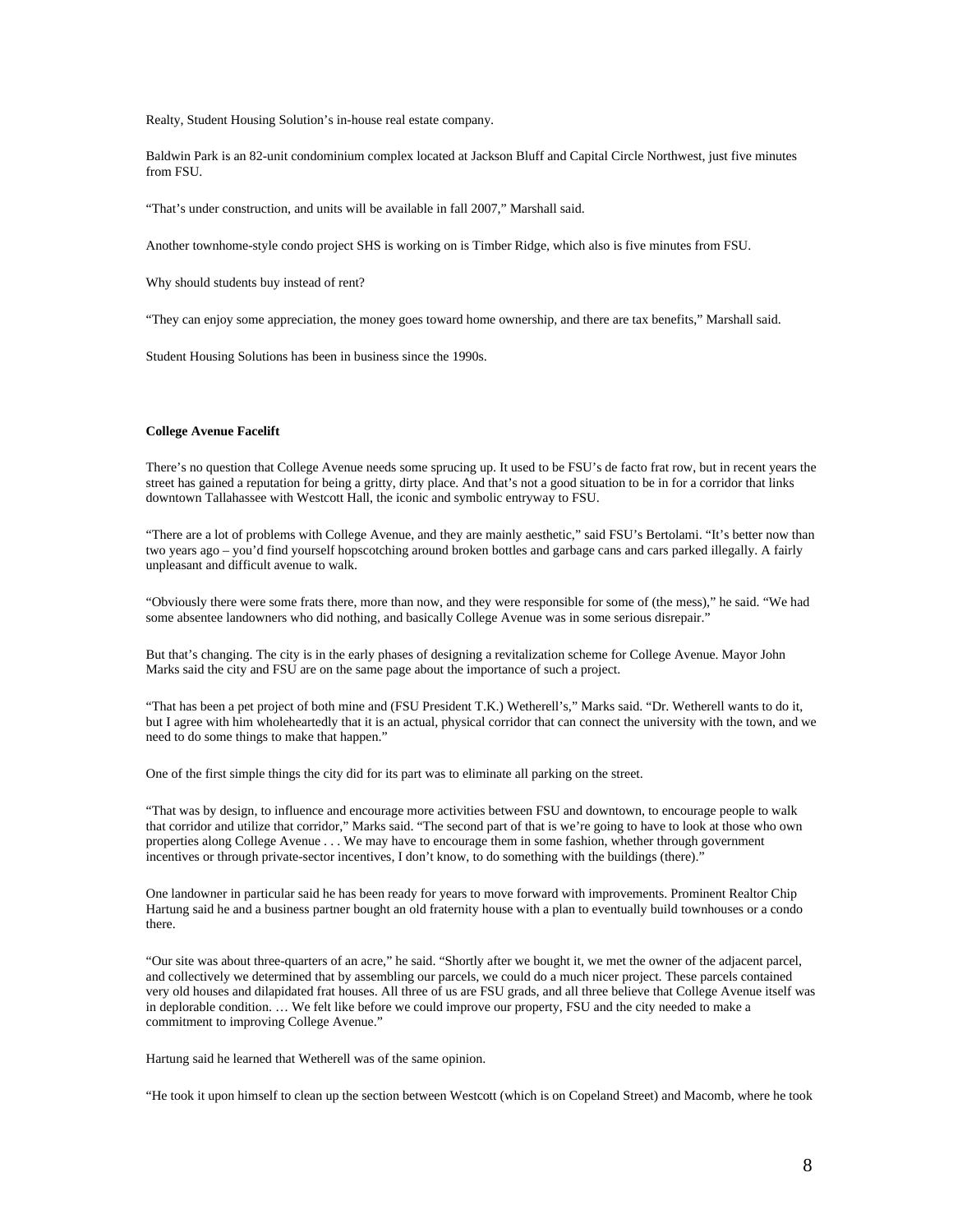parking off the street and really enhanced that section," Hartung said.

Hartung said he and his partners' property is between Macomb Street and Martin Luther King Street. They own just under two acres, and the property goes from College to Park Avenue. Most of that land currently is being used for parking; two old buildings already have been demolished.

However, Hartung said, he doesn't want to start building anything new until the city does something with the stormwater drainage pipes under the street.

"One of the major inhibitors of us developing the site, aside from the poor character of the street, is the fact that the stormwater piping is deficient and won't handle water from a redevelopment," he said. "The city has been studying that for quite some time and have determined for some time that that section needs repair and replacement."

The plans Hartung has seen call for an overall facelift of the street, to include new lighting, landscaping, storm drains and 10 foot-wide sidewalks on each side. But it's not happening fast enough, he said.

"It'll probably take three or four years to finish the project," he said. "The only thing that has happened is the city has taken parking off College Avenue. We're at the wait-and-see stage, unfortunately.'

### **Economic Development Outlook**

### **Revisiting the Educational Corridor**

#### **By Dr. Bill Law**

The neighborhoods and business districts dominated by people who study or work at Florida State University, Florida A&M University and Tallahassee Community College have seen generations come and go. The constant is that our institutions of higher learning continue to drive community development, and currently we're seeing some real growth.

Today we are in a very different position regarding notions of how this community can support its institutions so that they can, in turn, support the community. In the education corridor, the dialogues and experiences are working wonderfully to create this relationship. The best example is the stunning work at Innovation Park, where FAMU and FSU have exciting new developments under way. I think there are six separate projects out there – it's been decades since we had that many at once.

We've also made the dialogues between institutions of higher learning and the Economic Development Council much more strategic. We help each other. Danfoss Turbocor is a good example, because this community has what the company needed: science, engineering and hourly workers. Turbocor did not land in Tallahassee due to luck.

The corridor could be redeveloped. It's ripe for mutual planned support for our universities, given the area's very low levels of owner-occupied housing. We could have green-space recreation, and we ought to encourage apartments that allow amenities for students. Redevelopment would enable us to handle transportation more effectively, encourage quality development and protect the neighborhoods. We're not quite to critical mass on that dialogue, but we're getting there.

As an economic-development driver, students bring a lot of money and spend a lot of money. There are some infrastructure issues, but you don't have to incentivize the way you do with jobs in other locations.

The corridor is one to keep your eye on.